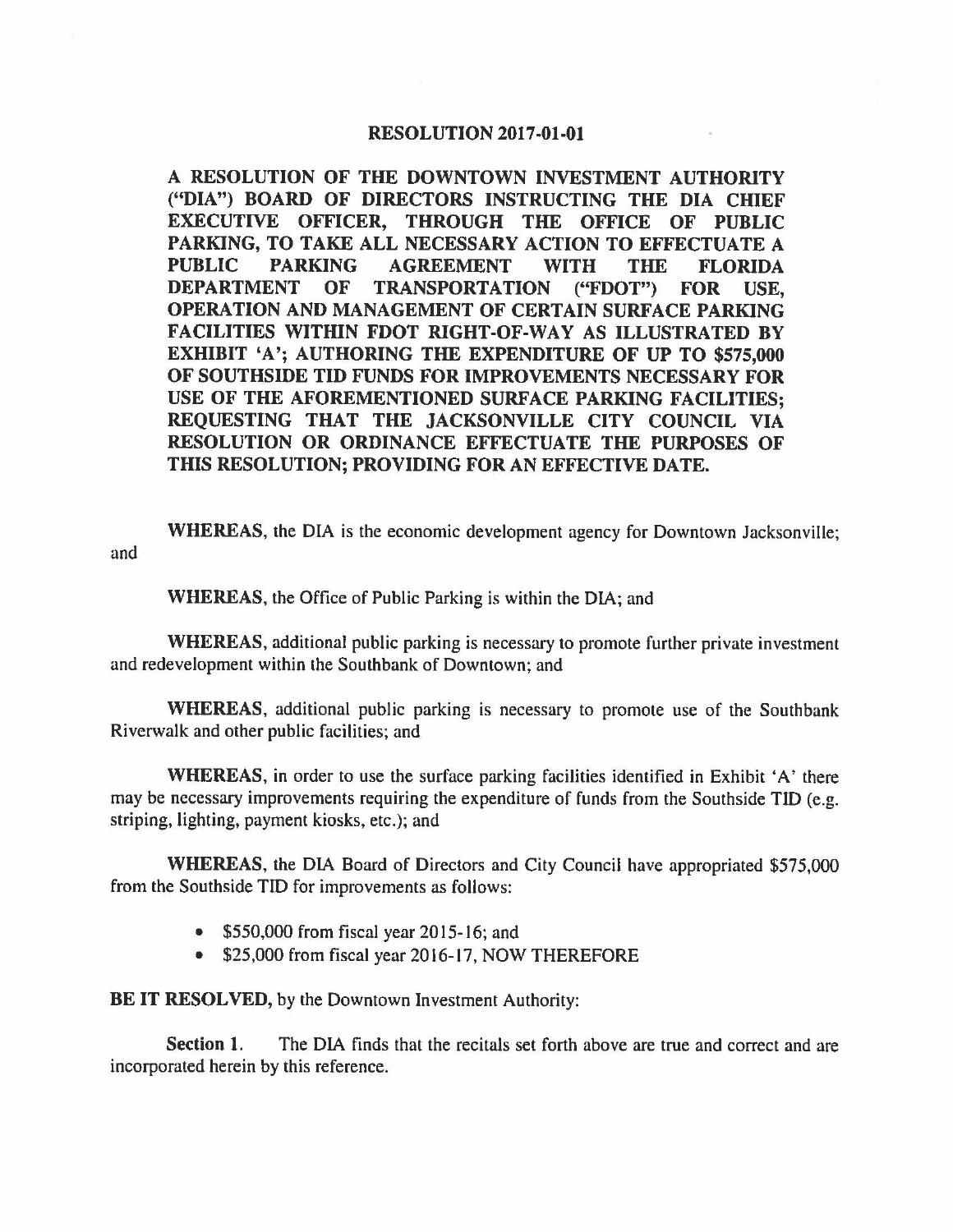**Section 2.** The DIA Board of Directors instructs its CEO, through the Office of Public Parking, to effectuate a Public Parking Agreement or functional equivalent, with FOOT for use, operation and management of certain surface parking facilities within FOOT right-ofway.

**Section 3.** The DIA Board of Directors authorizes the expenditure of up to \$575,000 from the Southside TID to be used for parking facility improvements within the surface lots identified in Exhibit 'A'.

**Section 4.** The DIA Board of Directors request that City Council, through the adoption of a Resolution or Ordinance, effectuate the purpose of this Resolution 2017-01-01.

**Section 5.** This Resolution, 2017-01-01, shall become effective on the date it is signed by the Chair of the DIA Board.

## WITNESS: **DOWNTOWN INVESTMENT AUTHORITY**

Underwise

James Bailey Chairman VOTE: In Favor:  $\frac{9}{2}$  Opposed:  $\frac{0}{2}$  Abstained:  $\frac{0}{2}$ 

 $\int$ an. 18, 2017 ate

FORM APPROVAL:

Office of General Counsel